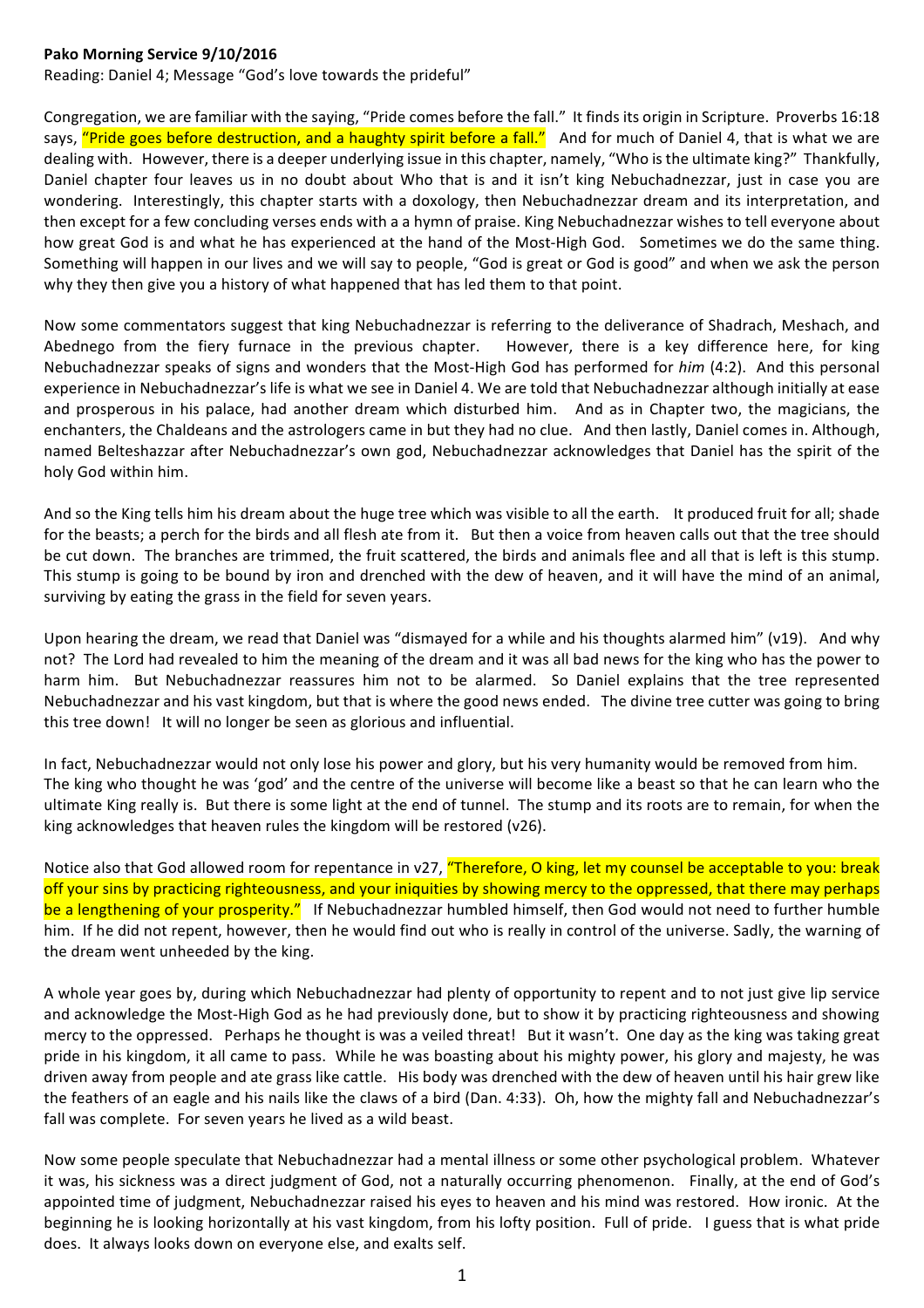All of a sudden self becomes the centre of everything, always comparing ourselves with others, and endlessly trying to outdo them, whether it be in skill, looks, sport or whatever. When hearts are full of pride, there is no room for looking upward. But when Nebuchadnezzar lifted his eves to heaven, his reason, his sanity if you like, returned to him. King Nebuchadnezzar came to realize, that he and his previously maiestic kingdom was nothing more than dust on the scales as far as God was concerned. The Most-High God is sovereign in all he does and no one, not even the once mighty king Nebuchadnezzar can challenge Him. And so now realising this, Nebuchadnezzar honours and blesses God, the one who lives forever. And Nebuchadnezzar is restored and his former kingdom is returned to him and he even becomes greater. But this time, at least as far as we know, he continues to praise and extol the king of heaven for the remainder of his days.

Now remembering that Daniel wrote during the time of the exile, this was an important message for Israel to hear. The imagery of the once-proud tree that had been reduced to a mere stump spoke to their situation just as much as it did to Nebuchadnezzar's. Israel as a nation took their eyes off God. They too, were guilty of forgetting the true God. The too failed to obey his good laws and turned to idols and neglected the poor and oppressed. And God sent them into exile. They like Nebuchadnezzar, just paid God some cheap lip service but didn't do what he asked them to do. And so the judgment king Nebuchadnezzar experienced, was experienced by Israel itself.

Israel itself was like a tree that had been cut down and destroyed, until only the stump remained. Isaiah 6:13 is fulfilled, which stated that the message Isiah had to bring would ensure that only a stump remained. Israel was also a nation that prided themselves on not needing God anymore. They also needed to be brought low. Yet Nebuchadnezzar's experience could also be a source of hope for them. If Nebuchadnezzar could be forgiven and restored when he humbled himself and repented and looked to the Lord, then Israel too could be forgiven and restored. The Lord's promise to Solomon after the dedication of the temple gives similar hope. "If my people, who are called by my name, will humble themselves and pray and seek my face and turn from their wicked ways, then will I hear from heaven and will forgive their sin and will heal their land" (2 Chr 7:14). If, in the midst of the devastating experience of their exile, the Israelites took the lesson to heart and humbled themselves before the Lord, they could expect to see his favour shown to them once again.

This looking away from oneself to heaven is the essence of true humility. True humility recognizes that all the inhabitants of the earth are nothing, and that God is everything. Daniel's interpretation of the dream should have been a humbling message for Nebuchadnezzar. The same is true for us, for the gospel message is an intrinsically humbling message. The only way for us to enter God's kingdom is with empty hands, lifting our eyes to heaven and confessing our desperate need of a Saviour. And although we may not like to admit it, there is probably a bit of Nebuchadnezzar in all of us when it comes to our pride. It's hard to be humble all the time! Pride and self is always close.

Sometimes we are tempted to survey our lives and achievements, and take a little pride in what we have achieved. We may even inwardly be thinking, compared to others around us, we have done pretty well. However, when we stand in front of God, our problem is not just our weaknesses and failures, it is also our successes and our strengths if we take pride in them. I would suggest that pride is one of the major obstacles for missions. The devil makes people believe they are pretty good and don't need a Saviour. That's why the gospel becomes offensive to them. How often don't we hear it, "I have led a good life. I've been good to my neighbour, helped the poor, donated money to worthy causes!" And if this pride continues, it doesn't take long before people think God owes them and their reward of heaven and eternal life is their due.

Thankfully, God in his infinite wisdom and grace knows how to bring us down a peg or two when needed. In his love and concern for our eternal welfare, he may bring financial hardship or serious sickness to make us realise that we cannot do it on our own, but need Him and what he has done for us in Christ. Maybe we should be more thankful for adversity than we are. I dare say that if none of the above ever occurred to us, we would soon find we have no need of God or His Son. The worst thing that can happen to us would be for the Lord to leave us comfortable and at ease in our pride.

The prodigal son only realized his need of God after he had lost everything. Without the episode in the pigsty, the prodigal would never have gone home. So too, a deeply humbling experience of failure or sin can be the means by which God brings about a profound transformation in our hearts and a fresh understanding of the gospel. But why should our God show favour to the humble?

The answer takes us to another king who was brought down from far greater heights than Nebuchadnezzar ever was. In fact, this King could have looked out over his kingdom and said, "Look what I have made – what power and glory and majesty it is shows. And he would have been perfectly legitimate to say so. Yet instead of exalting himself, this king voluntarily humbled himself. Nebuchadnezzar went to dwell with the beasts of the field and the birds of the air and did what beasts and birds were created to do! Jesus left the comforts and glories of heaven and came to dwell on earth